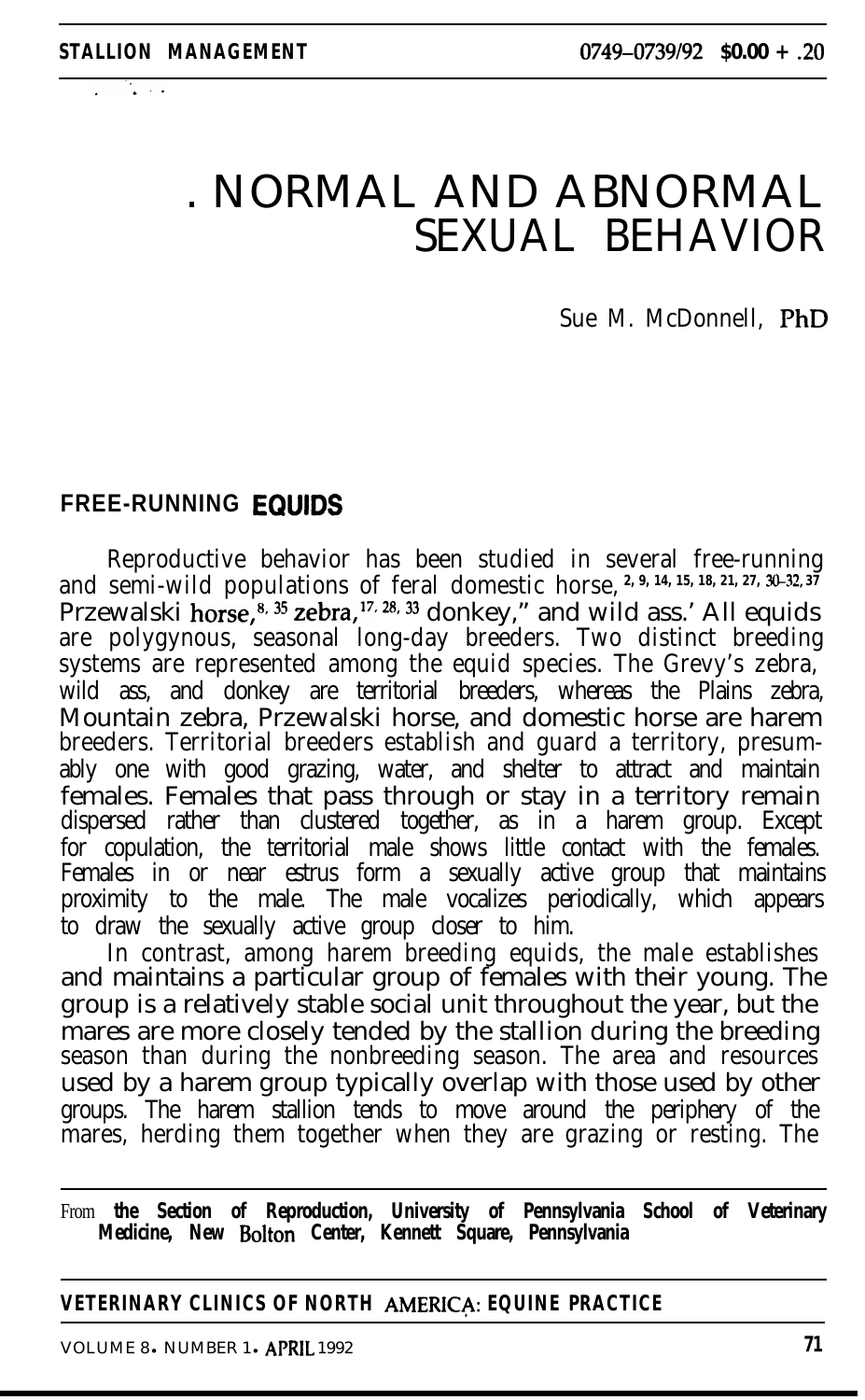stallion usually is the first to approach and fend off a **nonharem** member in the vicinity. The stallion also stays behind and drives the group when it is on the move. The peculiar behavioral sequence known as snaking occurs within this context, especially if another stallion is nearby. While driving a mare or the group, the stallion's head and neck are lowered and the ears are laid back tightly in a threat position. The head may sway from side to side as well as rotate about the rostralcaudal axis. These herding responses also are seen in the courtship sequences, seemingly aimed at separating the mare from the group. The harem stallion exhibits a relatively keen attentiveness to potential threat or intrusion. Although most harem mares will be bred by the harem stallion, younger mares may be bred by 2-year-old colts that are occasionally tolerated as group members by a harem stallion. Harem offspring generally leave the family group to join another band before breeding age. Young stallions that have left their natal harem band and mature stallions that are without a harem group travel together as a<br>bachelor band.

Stallions exhibit a characteristic set of responses to urine and feces that seems to be related to formation and maintenance of the harem. These often ritualistic responses include approaching, investigating, and covering of voided urine and feces of harem mares. Investigation includes pawing and sniffing, which typically is followed by performante of the flehmen response. Flehmen, also known as "lip curl" or "horse laugh," is a response common to male ungulates. It is believed to facilitate movement of fluids to the vomeronasal organ, an accessory olfactory organ along the nasal septum. In the horse, flehmen consists of curling the upper lip upward, drawing air and fluid slowly through the teeth and flared nostrils, and extending the head and neck upwards. The lower jaw may be rhythmically lowered and raised, the teeth may be parted slightly, and the tongue is arched against the rostra1 palate.<sup>19</sup> The lower lip may droop and quiver. The eyes roll downward, and the head may be rotated slowly from side to side. During and following the flehmen response, clear fluid usually drips from the nostrils. Flehmen response in the horse is a markedly sexually dimorphic response, occurring with much greater frequency in the adult stallion than in mares or foals.<sup>7</sup> Covering behavior includes deposition of feces or small amounts of urine on top of the stimulus material. These investigative and covering responses typically occur in rapid succession, so that the stallion may approach the fecal pile or urine puddle, paw, sniff, perform flehmen while stepping forward, urinate on top,<sup>36</sup> turn and sniff, perform flehmen, step forward, defecate on top, then turn and sniff again. Urination by a group member typically elicits approach, investigation, and covering with urine by the harem stallion. When a stallion enters a new area, he may prance from one fecal pile to another, performing this ritual sequence at each. Repeated defecation in a particular area results in accumulation of fecal matter into large mounds, which are known as "stud piles." These fecal piles may be used by several stallions, either sequentially or simultaneously. Posturing and fighting among stallions near stud piles are known as fecal *pile displays.*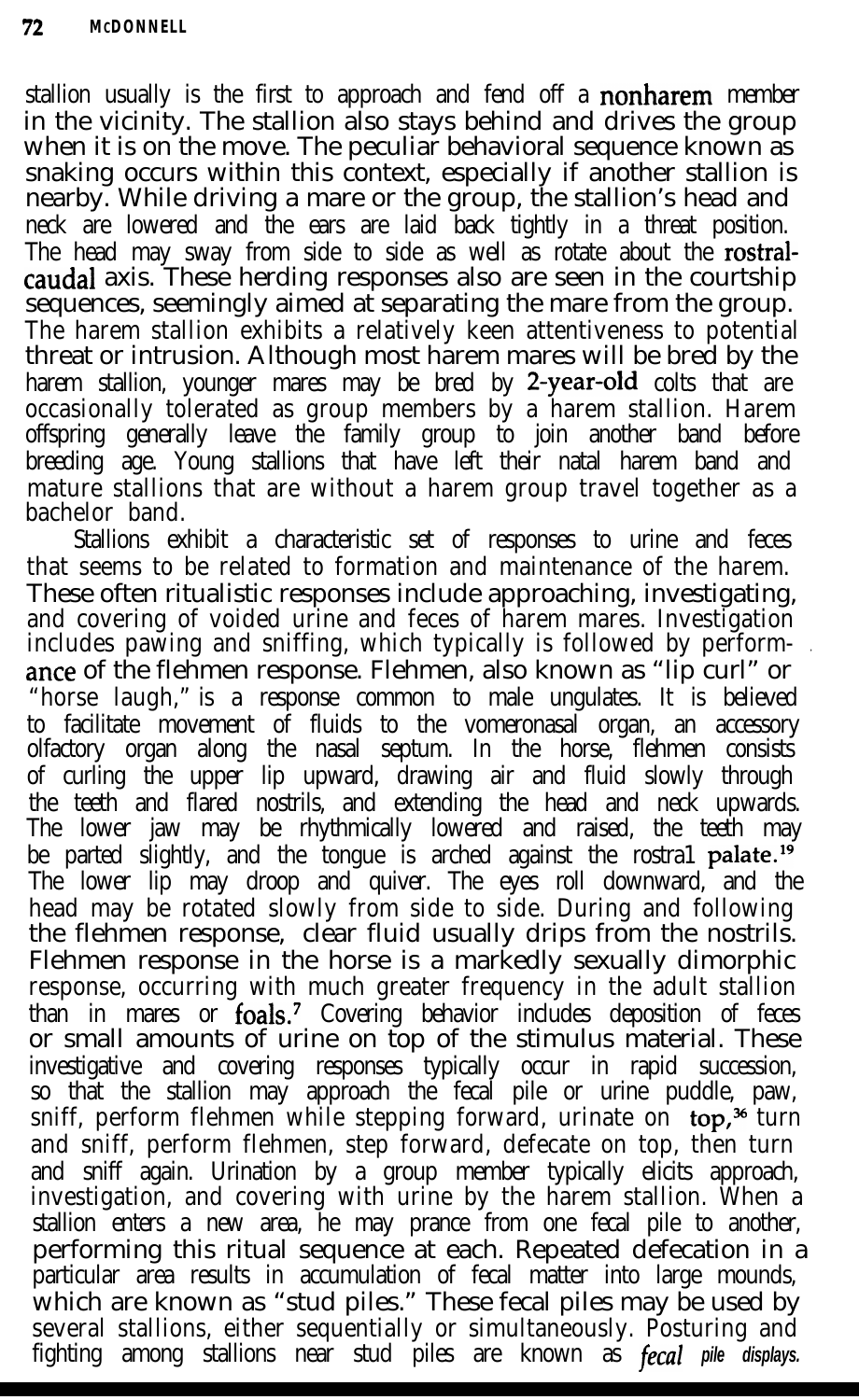The'lsignificance of the behavioral displays and the possible messages communicated through urine and feces remain speculative in equids, as it does in most mammals. Both in pastured harem groups and pastured bachelor bands, fecal piles accumulate near limited resources (e.g., a water site, fence line near mares, or shelter).

#### **Courtship and Mating**

Free-running horses engage in prolonged pre-mating interactions. Both mares and stallions appear to play an active role in mate location and precopulatory behavior. For days before copulation, mares linger near or follow the stallion, either alone or with other mares in estrus. These mares urinate, lift their tail, and present the hindquarters to the stallion as he grazes nearby, sometimes hundreds of times per hour (McDonnell SM, Bristol F, unpublished data, 1988). The stallion typically interacts with a sexually active mare or her excrement almost continuously for days preceding actual copulation. The stallion's approach to a mare may be either a gradual or a sudden transition from quiet grazing or resting. The sudden approaches are characterized by a prancing gait with arched neck and raised tail. The stallion may paw or stomp and usually whinnies from a distance and then nickers as he nears the mare. In early estrus, mares appear ambivalent in that they initially elicit the interest of the stallion from a distance but are aggressive or nonreceptive when approached by the stallion. As mares get **closer** to ovulation, they typically appear gradually more receptive to close interaction with the stallion. Even when a mare is in full estrus and normal copulation occurs, the interaction may commence with a mild aggressive sequence that subsides to quiet precopulatory interaction. The mare may display a combination of kicking, threat posturing, nipping or biting, and squealing, with tail held firmly down against the perineum. The stallion nips at the mare's mane, shoulder, or flank and may kick or strike. Responses of the mare in full estrus include lifting the tail, rhythmic eversion of the vulva exposing the clitoris and expelling urine or, possibly, vaginal fluids, frequent urination, squatting, following, and presentation by backing toward the head and shoulder of the stallion. Precopulatory behaviors of the stallion include sniffing, nuzzling, licking, and nibbling or nipping of the head, shoulder, axillary regions, belly, flank, inguinal, and perineal areas of the - mare, typically in that order. Contact with urine, feces, or vaginal fluids usually is followed by a flehmen response. Mounts without erection, interpreted as "testing" mounts, appear to be a normal element of the equid precopulatory sequence. Most free-running or pasture-breeding equids studied exhibit a high frequency of mount without an erection In fact, among highly fertile pasture-breeding horses and donkeys, the number of mounts without erection is typically 1.5 to 2 times the number of mounts with erection (McDonnell SM, Bristol F, unpublished data, 1988).<sup>11</sup>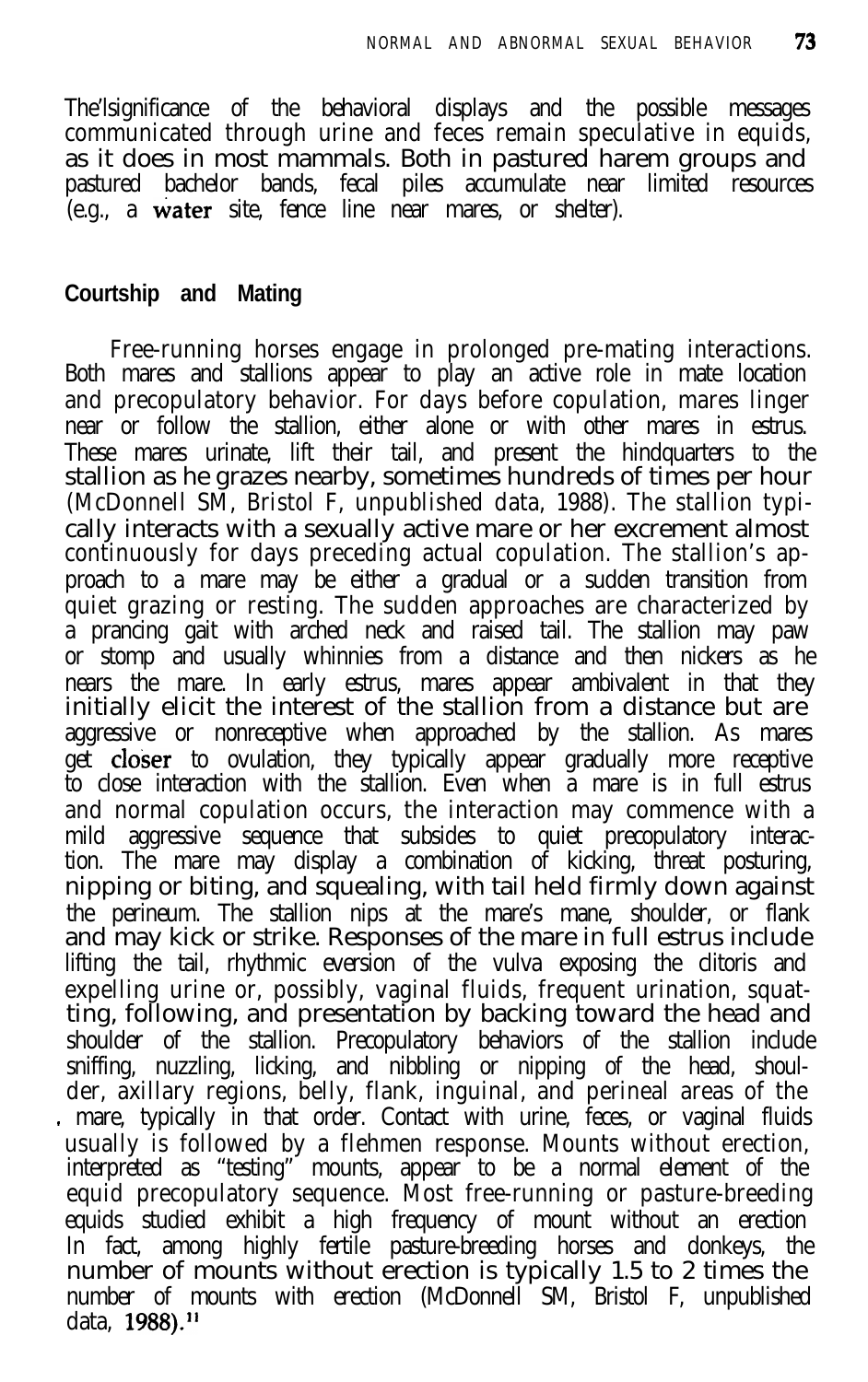Mounting typically is achieved by a rear approach but may be accomplished by a lateral mount with subsequent adjustment to the rear position. The latter approach appears to occur quite commonly among young or inexperienced stallions. Upon mounting, the stallion clasps his forelegs around the iliac crests of the mare with his head held tightly against the mare's mane. Sometimes stallions nip or grasp the mane with the teeth. For mounts with erection, the penis drops from the prepuce and gradually becomes rigid before mounting occurs. Among free-running equids, mounts with erection almost always lead to insertion and ejaculation. Intromission normally occurs after one or more "seeking" thrusts. Once intromission occurs, the stallion usually plants his hind feet on firm footing and "couples up" closely to the mare. Ejaculation occurs after several deeper intravaginal thrusts. Indications of ejaculation include rhythmic contraction of the muscles in the hind legs, increased respiratory rate, drooping of the head against the mane of the mare, and a characteristic up and down rhythmic swish of the tail, commonly referred to as "flagging" or "tail flips." As ejaculation commences, the stallion shows a characteristic relaxation of the facial muscles and a dropping of the ears, similar to the mating facial expression of the mare. Dismount occurs within 3 to 15 seconds after ejaculation. Often the mare steps forward, facilitating dismount. Postcopulatory responses include sniffing and flehmen response to spilled ejaculate or urovaginal secretions of the mare. The stallion may urinate or defecate over these, as previously described.

Characteristic vocalizations throughout courtship and mating include (1) loud, long whinnies and loud nickers by the stallion when approaching the mare, (2) sharp squeals, roars, and grunts from both the stallion and mare during aggressive interactions, (3) soft nickers from the stallion when approaching a mare in the posture of full estrus and just before mounting, and (4) a short, soft squeal from the stallion during dismount.

A mare and a stallion may either separate from the harem group during courtship and mating or remain among the harem mares and their young. The mare's own foal or yearling and other harem mares have been observed to interfere with copulation by biting at the mare or threat posturing.<sup>37</sup>

Although precopulatory interaction with a mare usually extends over a period of hours or days before copulation, the actual copulatory interaction, from approach to ejaculation, frequently is less than 1 minute. The refractory period following ejaculation, during which the stallion shows no interest in breeding, appears to be short in freerunning stallions. Feist observed a stallion copulate twice with the same mare within 7 minutes.9 Tyler **observed a** New Forest stallion **copulate** with two mares, three times each, in a 2-hour period.<sup>37</sup> Kownacki and co-workers observed **a** stallion copulate three times with the same mare within 1 hour, with ejaculation apparent for two of the three **copula**tions. I8 It is important to note that all available data indicate that **among** stallions breeding at liberty, whether semi-wild, feral, **or pastured** domestic stallions, the breeding frequency can be very high compared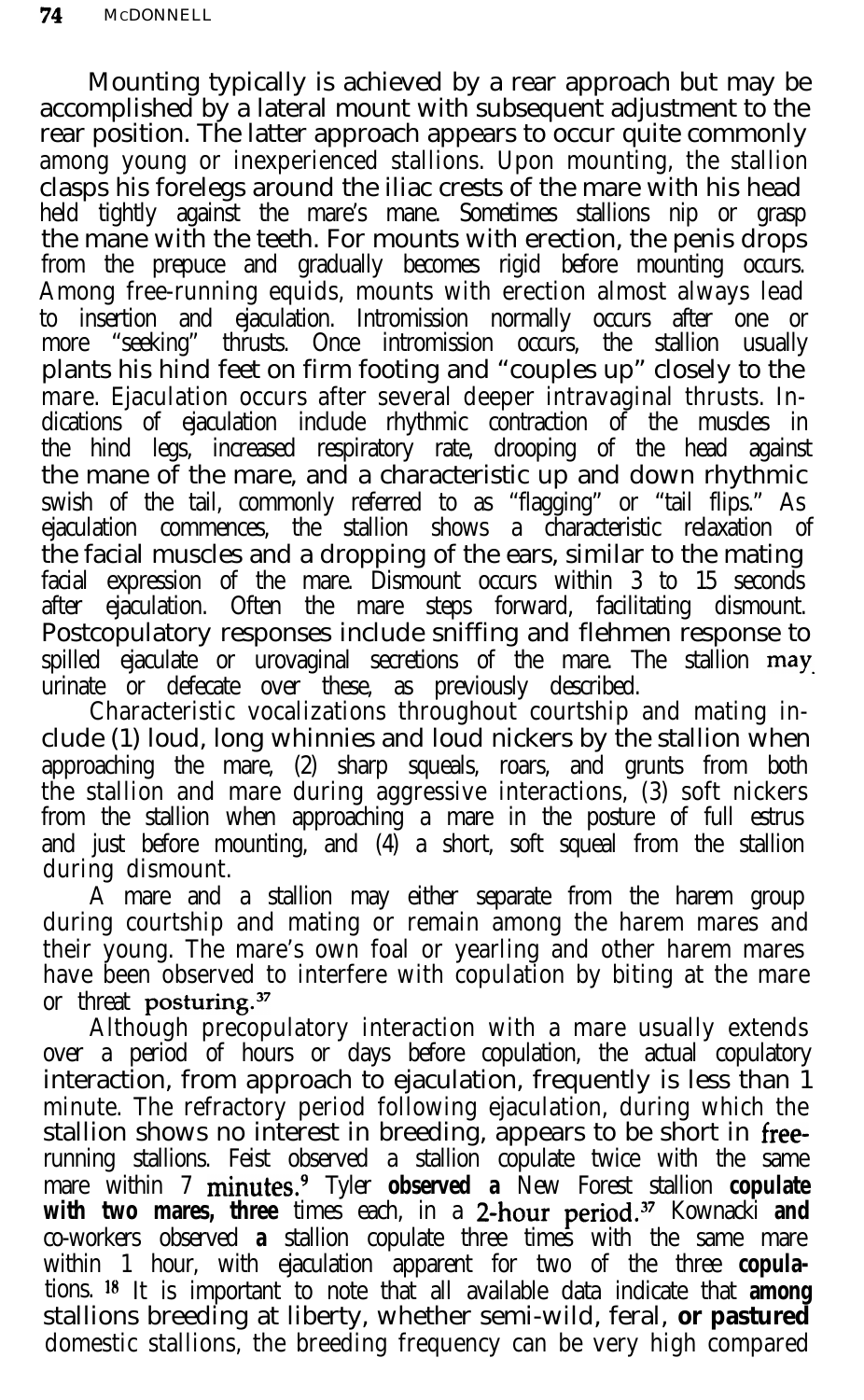to what is seen under in-hand breeding. Breeding rates as high as 18 per day have been recorded in several different studies. Reported firstcycle pregnancy rates of free-running or pastured populations typically are well above the 75% level considered to be excellent for in-hand domestic breeding systems.<sup>2, 5, 6, 11, 12, 15</sup>

A striking feature of equid behavior is that some stallions gain access to mares by associating with harems, whereas others exist in bachelor groups with little or no opportunity to copulate.<sup>17</sup> This phenomenon appears to be a normal, highly organized social arrangement related to age and dominance. When a harem becomes available, one of the bachelor band stallions emerges to take the harem with little ' dispute from other bachelors, as though the order of access to a harem is an established aspect of the bachelor band. Among harem stallions, some variation in technique, endurance, and apparent efficiency of mating has been noted, but specific sexual behavior abnormalities have not been described. .

In contrast to harem breeders, territorial breeders do not continuously interact with the females. For example, in donkeys" the jennies form a very conspicuous sexually active group characterized by frequent female-female mounting. The jack periodically vocalizes from a distance. This appears to draw the sexually active group, which lingers a short distance from the jack. The jack appears aware of the sexually active group from his nearby rest area for many minutes before he abruptly approaches the group, usually mounting one or more jennies without erection, and then returning to his nearby rest area. Eventually, the jack achieves an erection at a distance from the group, while appearing uninterested. He then quickly approaches the group and copulates with a jenny. Jennies appear to have a longer, more obvious ambivalent phase of estrus than do horse mares. Jennies typically posture receptively toward the jack but then resist his mount by moving away or kicking. The copulatory sequence itself is remarkably similar among all equids, including total mount time (20 to 30 seconds), insertion time before ejaculation **(10** to **15** seconds), and number of thrusts  $(6 to 9)$ .

## **Masturbation**

All free-running equids normally display frequent erection and movements of the penis referred to as masturbation? <sup>24</sup> Masturbation was once believed to be related to confinement in domestic or  $z_{00}$ animals. However, it occurs with equal frequency in free-running and confined equids at the rate of once every  $1$  to 3 hours in undisturbed animals. Ejaculation is only rarely observed. Both field and laboratory observations indicate that level of spontaneous erection or masturbation is not associated with level of heterosexual response or fertility. Similarly, level of confinement or access to sexual behavior appears to have no effect on frequency or intensity of spontaneous erection and masturbation.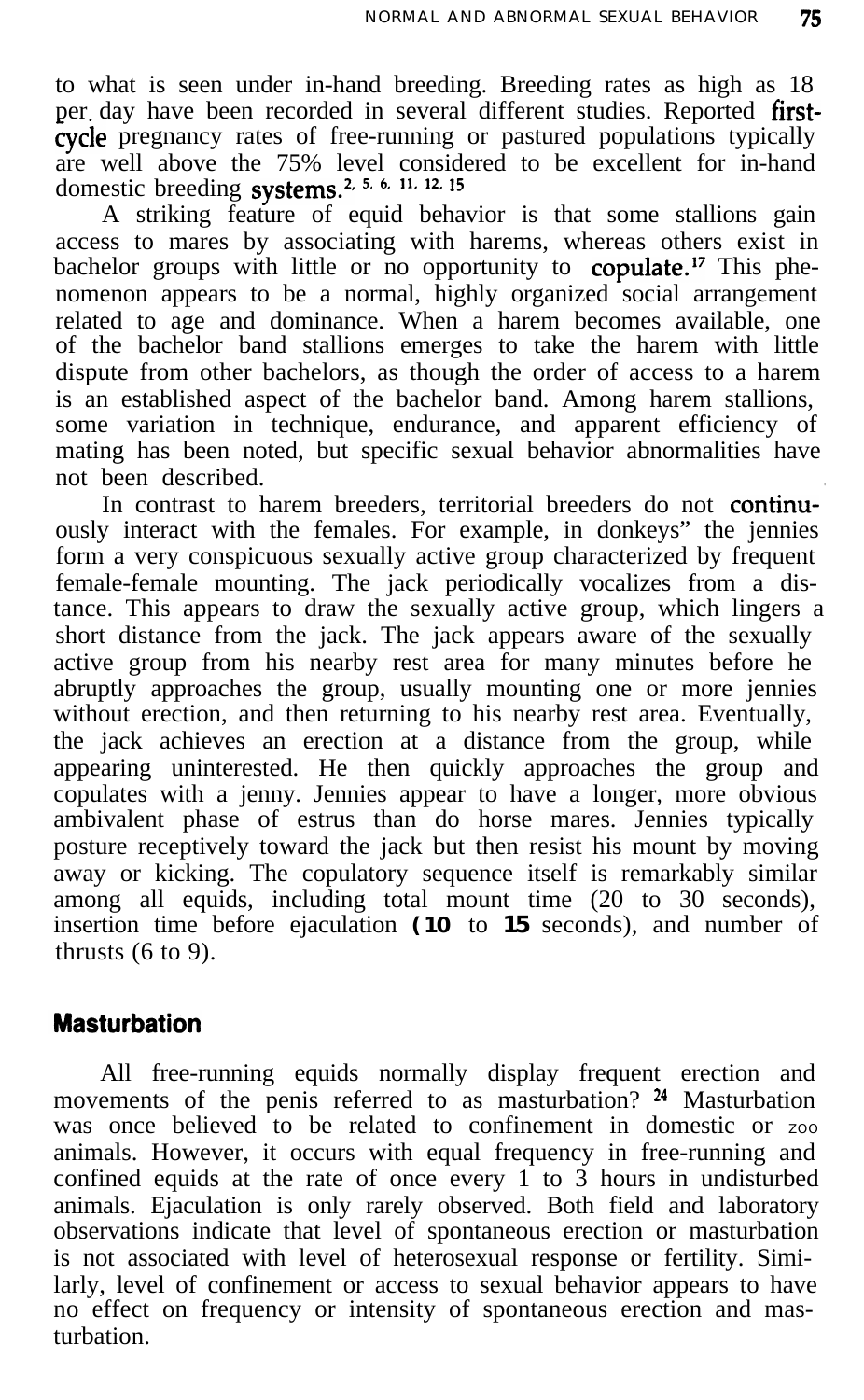# **DOMESTIC ENVIRONMENT**

In the domestic environment, the sociosexual behavior of the horse is restricted. Interaction with other horses, social groupings throughout life, and reproduction are controlled to varying degrees. In reproduction, mate selection and precopulatory behavior are most affected. Domestic stallions generally are maintained in physical separation from other horses. On most farms, stallions are kept in stalls or pastures alone or near other stallions. Interaction with mares typically is severely limited compared to that which would occur under free-running conditions.

Copulation is typically permitted under one of three general breeding arrangements: (1) natural cover pasture breeding, in which the stallion and one or more mares are allowed to interact freely in an outdoor paddock, (2) natural cover in hand, which involves presentation of the stallion under halter to the mare on one or more days when the mare shows behavioral estrus or when it has been determined by examination of ovaries per rectum that ovulation is imminent, or (3) artificial insemination, which requires the collection . of semen via artificial vagina or condom followed by intrauterine infusion of raw or extended semen into one or more mares. Natural cover in hand and artificial collection of semen may be done in an indoor or outdoor breeding area that is designated for use by all stallions on the farm. Domestic breeding procedures also include the use of a breeding dummy mare or an ovariectomized restrained "mount mare." The stallion may be muzzled to prevent biting of the mare or handler. Breeding hobbles may be fastened to the mare's legs to inhibit kicking. The mare commonly is restrained with a lip twitch to ensure that she will stand firmly for the stallion. For natural cover, a heavily padded bat, known as a breeding roll, may be placed between the mare and stallion to prevent internal injury to the mare from deep insertion of the penis. It is also common practice to wash the stallion's penis and the vulvar region of the mare before, and sometimes after, copulation

A notable feature of reproductive management of domestic horses, particularly the Thoroughbred, Standardbred, Morgan, Saddlebred, Quarter Horse, Appaloosa, and Arabian registries, is that most breeding is done during late winter and early spring rather than during the natural breeding season (late spring and early summer). This is done so that foals are born as early as possible in the year of their arbitrarily designated January 1st birth date, making them more mature and presumably more competitive for age-dependent show, race, or performance events. To facilitate this shift in breeding season, mares may be exposed to artificially long photoperiods (16 hours) beginning in November or December, which, in most mares, results in early emergence from winter anestrus.<sup>10</sup> In such systems, stallions do much of their breeding outside the natural season. It has not been clearly established how important this is to stallion breeding behavior or whether subjecting stallions to similar lighting regimens can effect seasonal increases in stallion sexual behavior.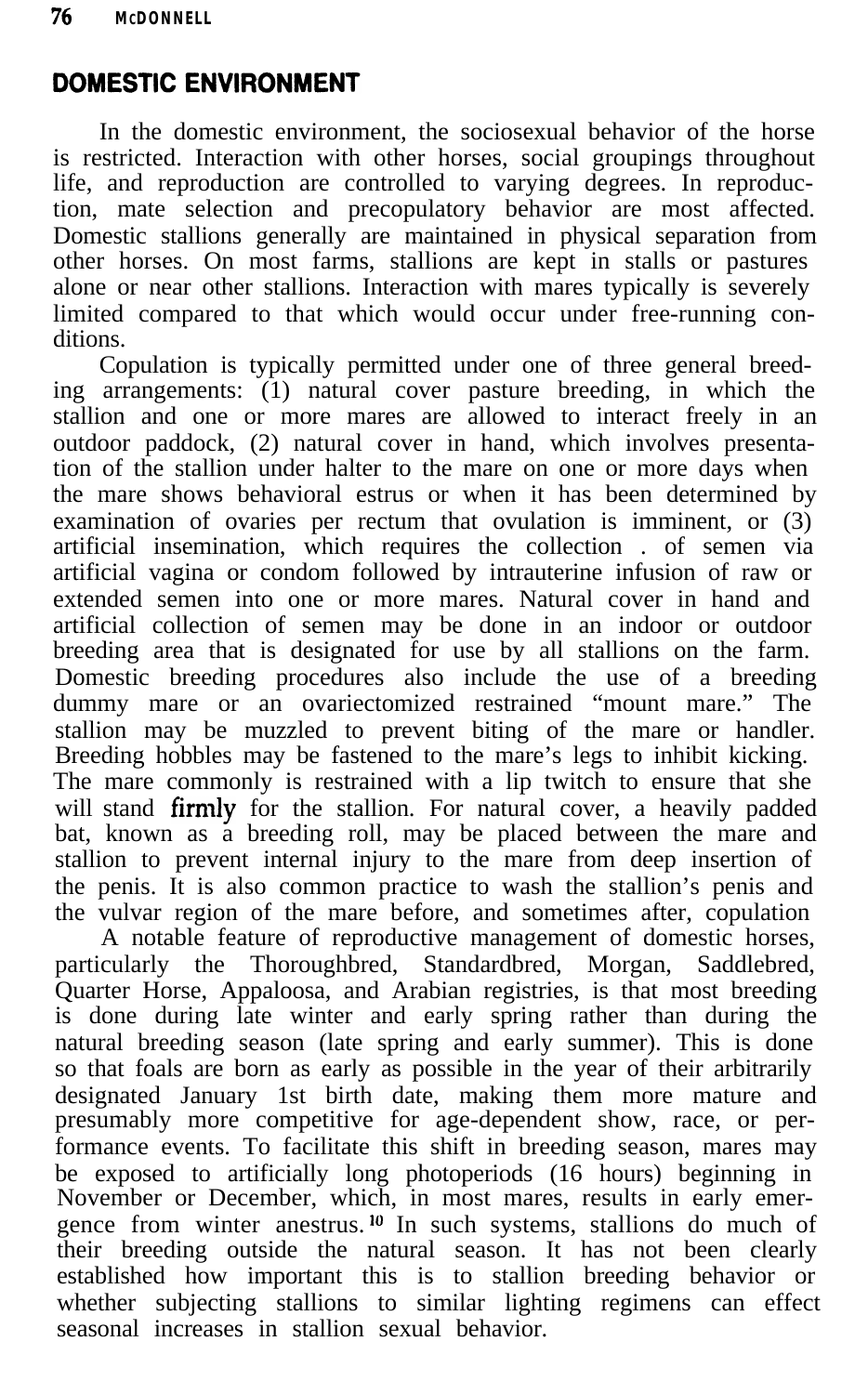Breeding stallions sometimes are used as an aid in detecting estrus, , especially on small farms that do not maintain a stallion specifically for this purpose. Estrus detection, referred to as "teasing," involves daily or every-other-day exposure of the mares to the teaser stallion in a manner that prevents copulation but allows visual and olfactory contact. Under such conditions, mares in estrus usually display detectable proceptive and receptive behavior, whereas mares in diestrus exhibit typical nonreceptive and aggressive behavior. The stallion response, which usually varies with the reproductive state of the mare, also serves as an indication of whether the mare is in estrus.

#### **Normal Response**

Generally, domestic stallions are cooperative and show adequate sexual arousal and response under intense breeding management. During teasing, they remain sexually responsive despite handling' constraints. During breeding, they quickly achieve and maintain erection, tolerate washing of the penis, mount a mare or breeding dummy when signaled by the handler, and ejaculate into an artificial vagina or mare within one or two mounts. Individual stallions usually exhibit consistency in response over time. Among inexperienced stallions, arousal and response may be slower and less consistent for the first few breedings. Typically, an experienced stallion will breed a receptive mare at any time of the year, however, sexual response is generally . slower during the nonbreeding season months.

Typical values for each of several specific response endpoints for "normal" stallions are presented in Table 1. These values are based on

|                                         | Typical Value* | Range      |
|-----------------------------------------|----------------|------------|
| <b>Precopulatory response</b>           |                |            |
| Sniff or nuzzle (frequency)             | 3              | 0–80       |
| Lick (frequency)                        | 0              | 0–20       |
| Flehmen response (frequency)            | 2              | $0 - 10$   |
| Nip or bite (frequency)                 | 0              | $0 - 25$   |
| Kick or strike (frequency)              | 0              | $0 - 10$   |
| Vocalization (frequency)                | 3              | $0 - 35$   |
| Time to erection (sec)                  | 10             | $0 - 500$  |
| Time to first mount with erection (sec) | 15             | $10 - 540$ |
| Copulatory response                     |                |            |
| Number of mounts                        |                | $1 - 3$    |
| Time from mount to insertion (sec)      | 2              | $1 - 5$    |
| Insertion time before ejaculation (sec) | 15             | $8 - 20$   |
| Number of thrusts                       | 7              | $2 - 12$   |
| Total mount time (sec)                  | 20             | $15 - 45$  |
| Total time in breeding area (min)       | 2              | $0.5 - 10$ |

#### **Table 1. NORMAL PRECOPULATORY AND COPULATORY BEHAVIOR OF DOMESTIC HORSE STALLIONS**

**'Based** on statistical mode of sample including novice and experienced breeding stallions.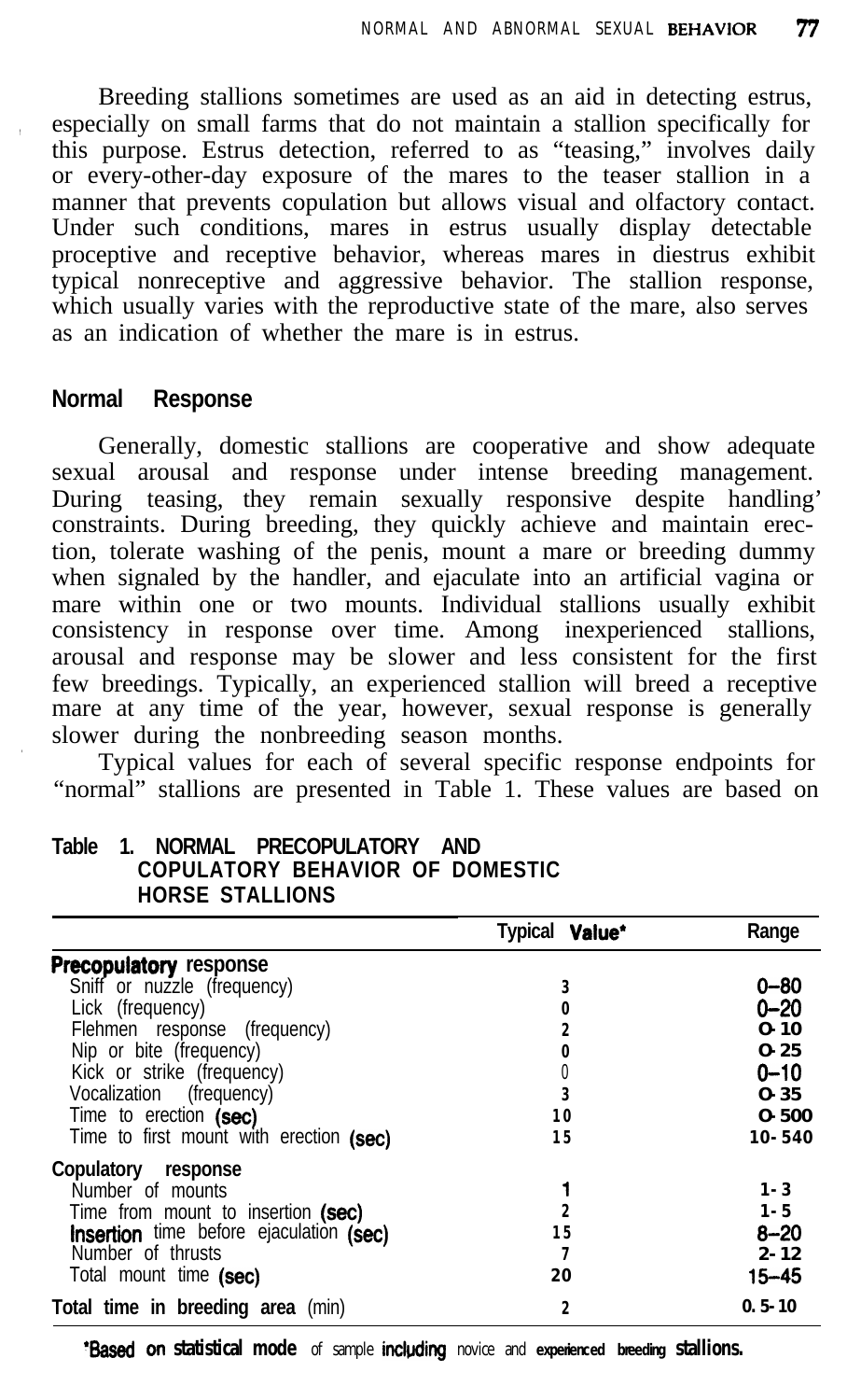work with stallions of several breeds and ages in our laboratory and on breeding farms. Most stallions exhibit some precopulatory interaction, achieve erection within 1 to 2 minutes, and mount within 1 minute after erection. Over 70% achieve ejaculation-within one mount, and over 90% within one or two mounts. Approximately two thirds of stallions ejaculate after five to eight deep intravaginal thrusts. Most stallions are remarkably consistent over time in their pattern of **preco**pulatory and copulatory behavior.

In contrast to domestic horse stallions, donkey jacks are typically slower to achieve erection and readiness to mount (several minutes to many hours), especially if teased within close proximity to the jenny. Jacks often respond more readily if allowed to tease at a distance from the jennies. Similarly, they tend-to be shy breeders when bred in-hand (Henry M, personal communication; McDonnell SM, unpublished data, 1988).

## **CONTROL OF REPRODUCTIVE BEHAVIOR**

The mechanisms controlling reproductive behavior in the stallion are not clearly understood; however, there is some information concerning factors influencing stallion behavior. Gonadal hormones play an important, though not well understood, role in stallion behavior.' Androgens generally are necessary for normal development and expression of stallion-like behavior. Prepuberally castrated colts generally do not develop normal sexual behavior. Post-pubertal reduction of androgens to very low levels, as in castration of the mature stallion, generally leads to a reduction in sexual response.<sup>20</sup> However, near-normal sexual behavior may persist long after castration. Within the typical range of values for intact stallions, there seems to be little correlation between level of androgen and level of sexual behavior. It has been well established that circulating androgen levels are highest during the breeding season. <sup>16</sup> In domestic stallions, however, seasonal changes in androgen levels are not always accompanied by changes in sexual behavior. Administration of exogenous androgen to intact normal stallions does not increase sexual behavior.<sup>3</sup> Moreover, it has been difficult to identify characteristic patterns or levels of steroids or gonadotrophins among slow or problem breeders.<sup>13</sup>

Sexual behavior of domestic stallions is clearly influenced by experience or learning. Breeding stallions readily learn to respond sexually to nonsexual stimuli associated with breeding. For example, most experienced breeding stallions display erection before reaching the stimulus mare. Stallions recognize routines, equipment, or occasions associated with breeding. Training for in-hand breeding is dependent on such associative learning or conditioning phenomena. After repeated pairings of a breeding dummy mare with a restrained estrous or nonestrous mare, or an artificial vagina with sexual stimuli, the objects alone elicit sexual arousal and response. Training of breeding stallions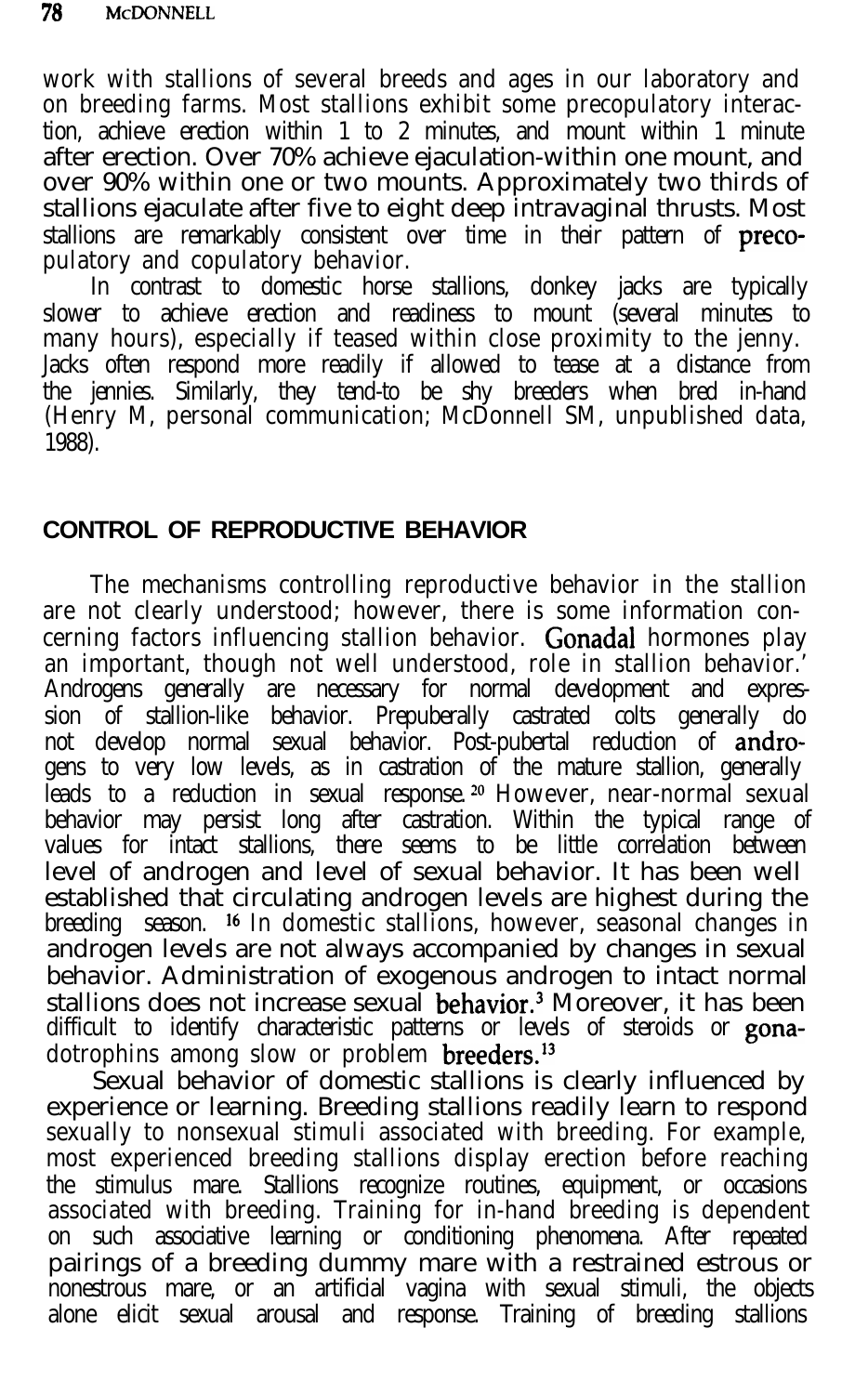also involves systematic application of reinforcement and punishment, . known as operant conditioning or shaping, to gradually encourage stallions to tolerate the washing of the penis, to serve an artificial vagina, or to mount a breeding dummy mare.

Conditioning also forms the basis of training stallions not to exhibit sexual behavior when exposed to mares during racing, work, or performance. Interest in mares, spontaneous or sexual erection and masturbation, or even penis drop are systematically discouraged with verbal or physical reprimand. In animals that persist, a stallion ring is sometimes used to inhibit erection. A stallion ring is a metal, plastic, or fabric band placed on the shaft of the penis (Fig. 1A). This device inhibits erection by physically restricting tumescence and apparently



Figure 1. **A, Stallion ring and** *B,* **brush.**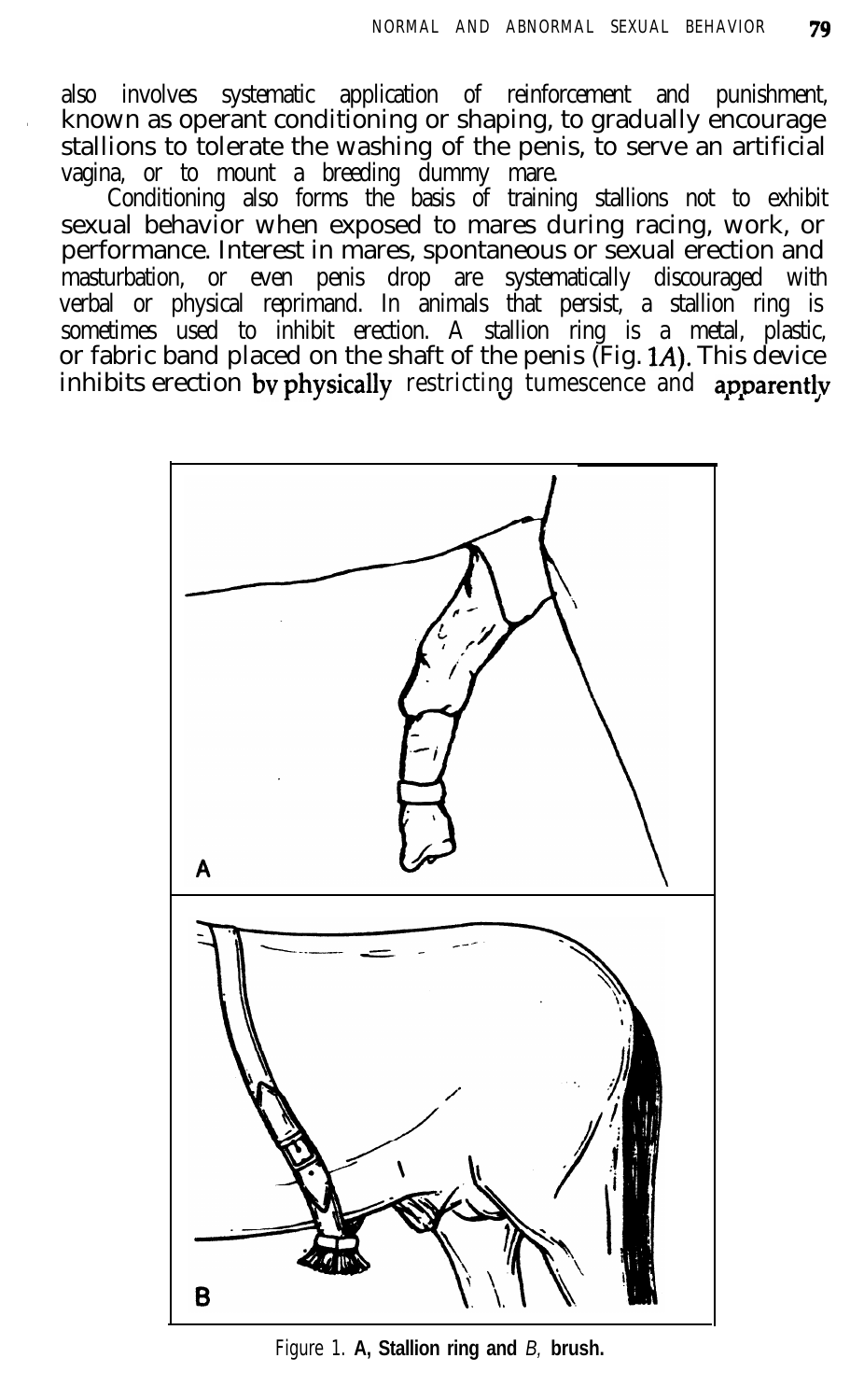causing discomfort. The "brush," a stiff-bristled brush strapped to the belly, employs similar learning principles to discourage masturbation in stallions (Fig. **1B):** Abrasions and scarring of the penis resulting from such devises may also inhibit erection. Figure 2 is a photograph of a typical stallion-ring-induced band of scar tissue encircling the shaft of the penis of a stallion.

.

To test the effects of such negative experiences on sexual behavior of stallions, we subjected mature, sexually active pony stallions to aversive conditioning with a paradigm analogous to the conditions used to discourage sexual behavior in stallions.<sup>25</sup> The conditioning consisted of punishment of erection coupled with negative reinforcement of penis withdrawal. This procedure rapidly suppressed sexual arousal, and the resulting behavior resembled that of stallions with serious spontaneous sexual behavior dysfunction. By applying the aversive conditioning with only one of two stimulus mares, we have produced stallions with mare-specific sexual behavior dysfunction.

The stimulus mare is another important factor that can affect stallion behavior. Most stallions will respond or can -be trained to respond adequately to a suboptimal stimulus animal or even a breeding dummy mount mare. For most stallions, however, a mare in strong natural estrus elicits a stronger sexual response than a breeding dummy or an ovariectomized stimulus mare. The important visual or olfactory signals accounting for the difference in response remain a matter of speculation.



Figure 2. Stallion ring scar.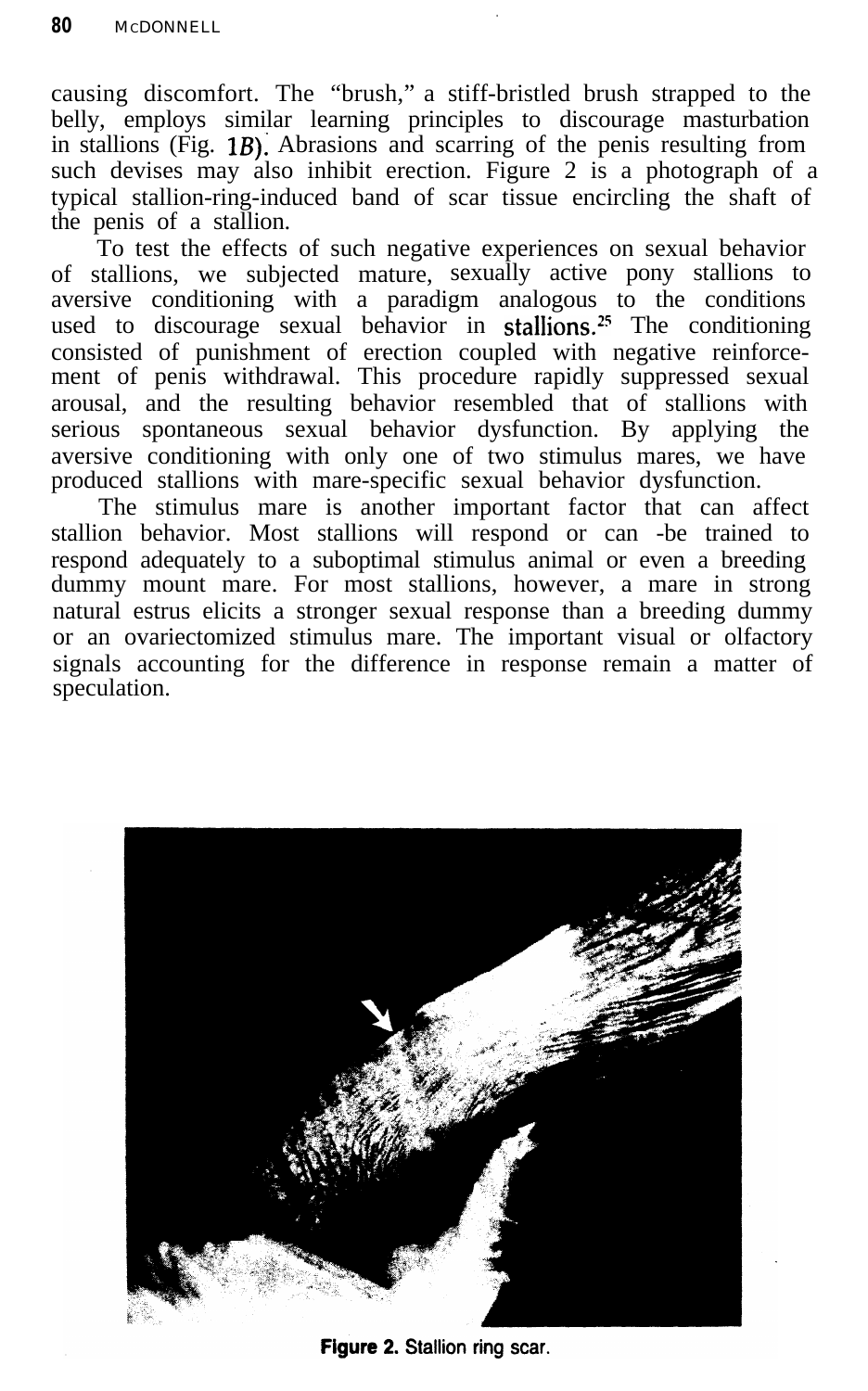#### **REPRODUCTIVE BEHAVIOR PROBLEMS**

What constitutes problem behavior varies considerably depending on managers' expectations for speed of copulation, endurance, and cooperation with various levels of human handling and artificial techniques. Each problem case has a unique set of behavioral and situational characteristics, making classification of sexual behavior problems difficult. Incidence of fertility-limiting behavior problems in stallions in general remains difficult to estimate. We have recently reviewed our stallion behavior in-cases (Georgia and Philip Hofmann Center for Animal Reproduction) and telephone consultations over a 5-year period. Behavior-related fertility or management problems comprised in excess of 25% of the stallion cases throughout the period studied. Table 2 summarizes the types of problems seen in the most recent 250 stallion behavior cases referred to our clinic (1986 to 1991). In this sample, the breeds, ages, and performance types closely reflect the breeds and performance types seen in our general hospital population.

#### **Sexual Interest or Arousal Problems**

Sexual behavior problems and dysfunction in the horse are often referred to as *libido problem.* This term best fits one type of problem, the slow breeder. Slow arousal and awkward approach occur frequently in young or novice breeding stallions. These \*animals, although interested, appear confused and fearful when first presented to  $\overline{a}$  mare. Such stallions may fail to show any noticeable sexual interest in estrous

#### **Table 2. SUMMARY OF 250 CASES OF STALLION SEXUAL BEHAVIOR DYSFUNCTION '**

| Sexual interest/arousal problems<br>Slow novice (26%)<br>Experienced breeder (12%)<br>Unruly, over-aggressive breeder (12%)                        | 50% |
|----------------------------------------------------------------------------------------------------------------------------------------------------|-----|
| Erection dysfunction<br>Inadequate erection (3%)<br>Loss of erection upon insertion (1%)<br>Premature glans flare (1%)                             | 5 % |
| Mount dysfunction                                                                                                                                  | 6%  |
| Ejaculatory dysfunction<br>Anejaculation (15%)<br>Premature ejaculation (1%)<br>Urine in ejaculate (9%)                                            | 25% |
| Fertility-limiting general behavior problems<br>Self-mutilation (5%)<br><b>Savage</b> aggressiveness (4%)<br>Hyperactive or severe stereotypy (3%) | 12% |
| Sexually aggressive during performance                                                                                                             | 2%  |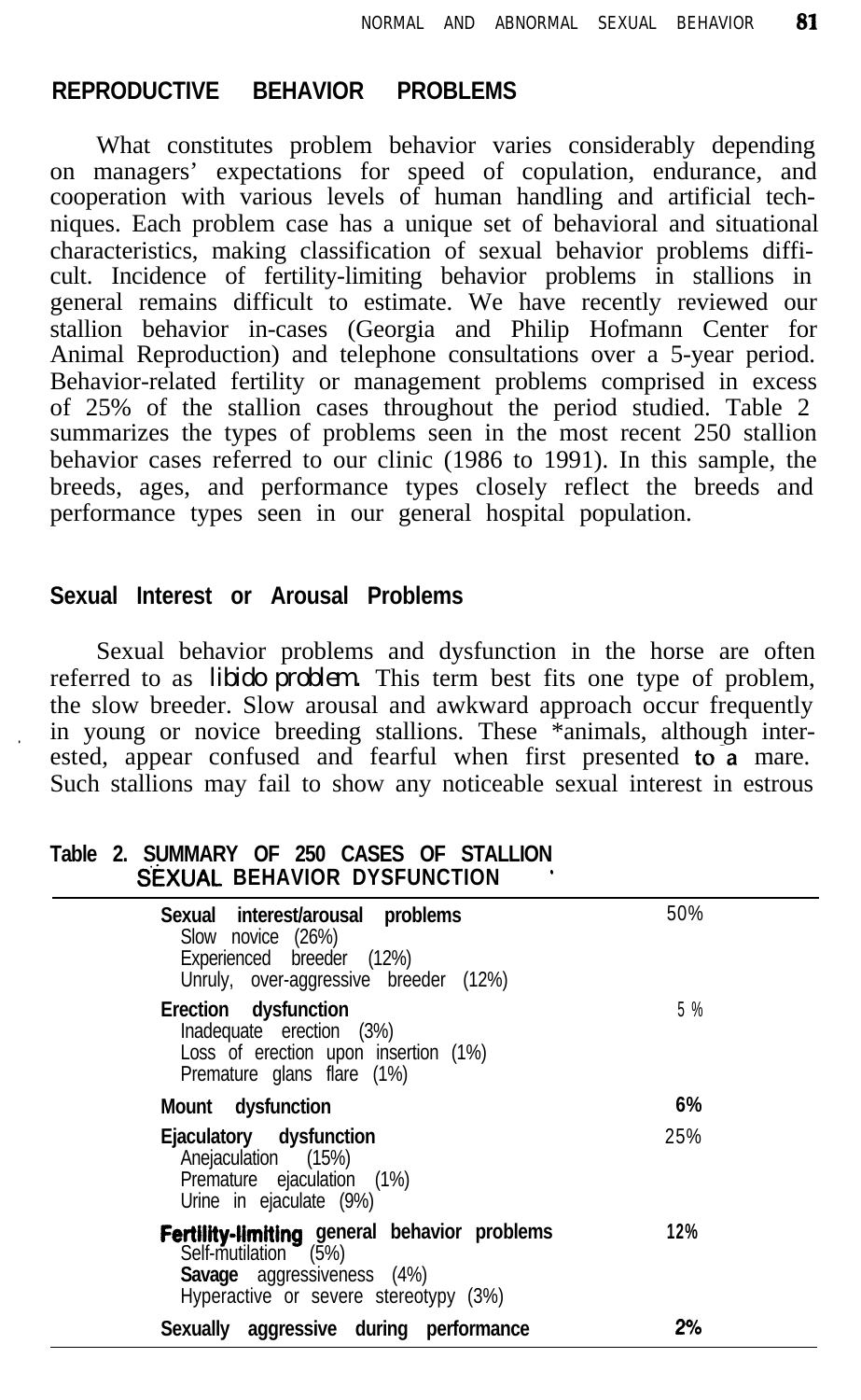**mares. They may show some investigatory** interest when encouraged but are easily distracted. Some may require more than an hour to achieve erection and mount. Although most stallions quickly gain confidence, especially after even one successful copulatory experience, others may take weeks or months to achieve acceptable breeding performance. Managers often find such slow-starting stallions objectionable and frustrating to work with. Unfortunately, it is during this critical time that impatience and rough handling appear to complicate and prolong sexual behavior dysfunction. Unnecessary punishment often leads to profound disinterest in breeding. The veterinarian probably can best help by offering advice that many stallions with exemplary adult breeding behavior started out as slow or "shy" breeders. Based **on** research and clinical experience, we estimate that about 5% to 10% **of stallions show some difficulty when first breeding. -Although most** such stallions improve to normal levels of sexual arousal and response within 1 to 5 days of traditional training, some require weeks. Most slow-starting novice breeders can be trained on the farm and do not require a specialized behavior modification facility or pharmacologic aids.

**A particularly curious syndrome of anomalous behaviors involves** what has been interpreted as bonding of stallions to humans rather than to horses. In addition to the common problems of awkward approach, slow interest, and lack of confidence seen in many young or novice stallions, some stallions show marked disinterest in mares and unusual attachment to humans. In the presence of a mare, these animals appear more attentive to the activity of the human handlers or observers than the mare. If encouraged or forced to approach a mare, the animal appears fearful, bored, confused, or resistant. In some instances, these stallions exhibit juvenile responses and a subordinate posture in response to mares. Mares that show strong proceptive responses to other stallions may respond to these stallions with aggressive or ambivalent behavior. These animals either fail to respond sexually to a mare while in the presence of a human or respond sexually only to humans. For example, sexual arousal and erection may occur only if the stallion is allowed to lick the hand or nuzzle a human handler. Some of these animals were hand-reared orphan foals.

Mature, experienced breeding stallions may also experience periods of inadequate interest or response to mares. After long periods of normal, consistent sexual performance, some stallions rather abruptly develop aberrant behavior, including slow breeding or ejaculatory failure. **It** is not uncommon for these stallions to become abnormally aggressive toward mares or handlers. Such problems sometimes appear to develop secondary to pain or injury. Diminished libido may persist long after the injury and physical pain appear to have been alleviated. Although rare, there are stallions that are consistently slow breeders when bred on a frequent schedule but show normal arousal and response if given long periods of sexual rest between breedings. Perhaps the most frustrating sexual behavior problem is the stallion that performs inconsistently for no discernible reason. The extreme case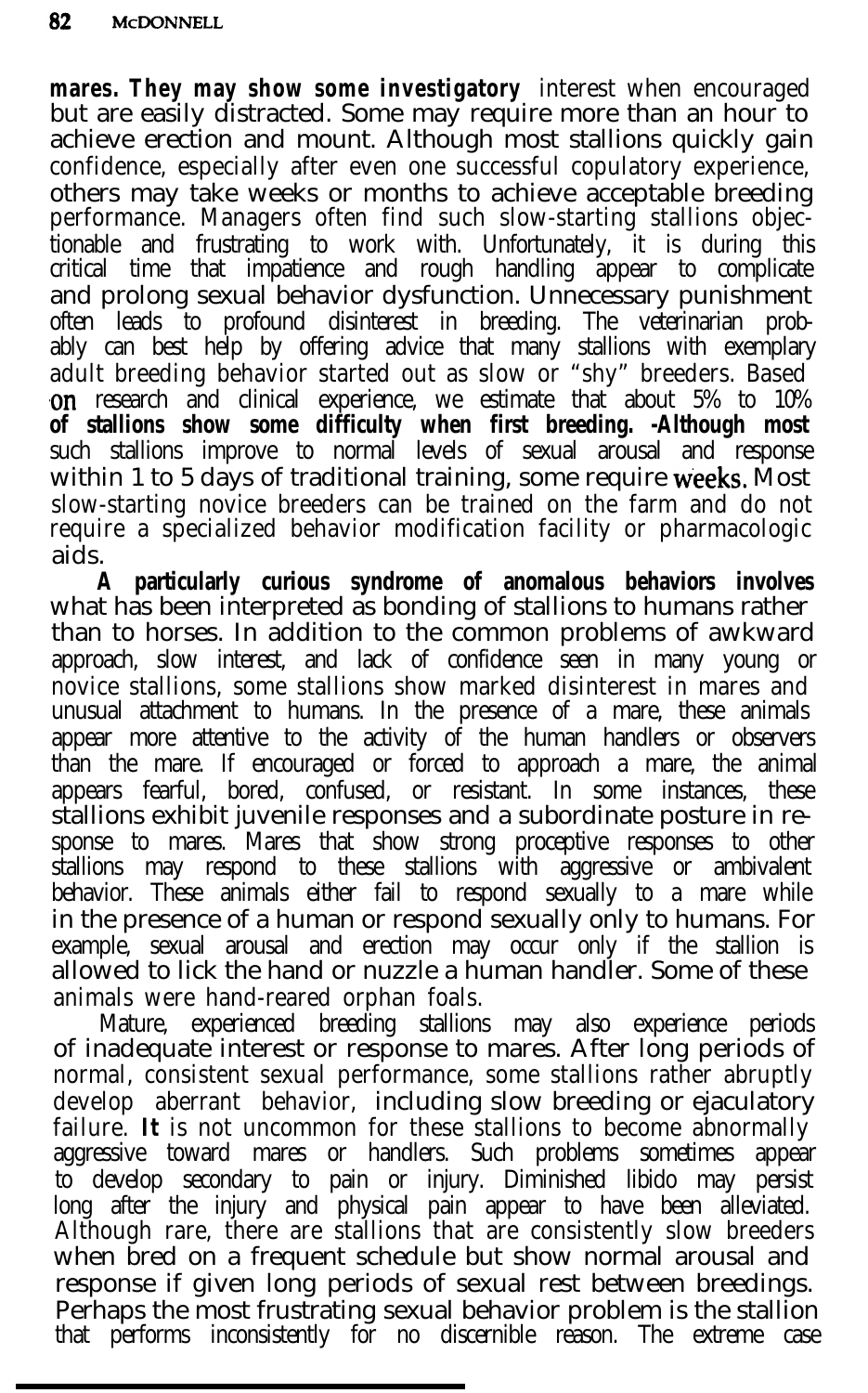.is the stallion that breeds with gusto one day and fails to show interest the' next. Occasionally, stallions show a preference or aversion for certain mares, handlers, or locations. Many stallion managers are able to facilitate breeding success of such stallions by accommodating preferences or aversions.

A common sexual behavior problem involves the stallion with seemingly uncontrollably high libido. Specific problem behaviors include charging the mare, refusal to stand for washing or examination of the genitals, or wheeling and kicking out at the mare or handler. In our experience, most of these problems are the result of inadequate or improperly applied discipline. We have recently shown experimentally that almost any stallion can develop unruly, dangerous breeding habits within 2 weeks of simple improper handling. Fortunately, most can be brought under control again with consistent, firm, judicious handling. We have found the most efficient behavior modification strategy for dangerously unruly stallions is to bring the horse under control using an expert stallioneer, and then provide training of the handlers with the horse on the home farm.

#### **Specific Erection, Mounting, and -Ejaculation Dysfunction**

Some stallions show normal interest, arousal, and response but fail to complete copulation in association with specific mounting, erection, or ejaculation difficulties. In some cases, there may be problems with mounting, intromission, coupling, thrusting, or maintenance of erection during thrusting. Even when all elements of the copulatory sequence seem normal, ejaculation may not occur. These stallions may mount 20 or 30 times before ejaculating or becoming too exhausted or frustrated to continue. A related problem found in some stallions with ejaculatory difficulty is dismount during or before ejaculation. Specific erection, mounting, and ejaculation problems and their treatment are discussed in detail in the article on Ejaculation: Physiology and Dysfunction elsewhere in this issue.

#### **Other Fertility-limiting Behavior Problems**

In contrast to the more simple unruly behavior just described is the truly savage and aggressive behavior of some stallions. Often wellmannered and easy to handle most of the time, these stallions occasionally savage another horse or a handler. Specific behaviors include charging with bared teeth and lowered head, picking the handler up by the shoulder or waist, or attacking with forelimbs. Savage stallions, if kept, usually repeat such episodes. Some have been safely bred under bull stud conditions, where the physical facility and handling protocol are designed to safeguard the human handlers.

Breeding stallions may exhibit stereotypies or stable vices that,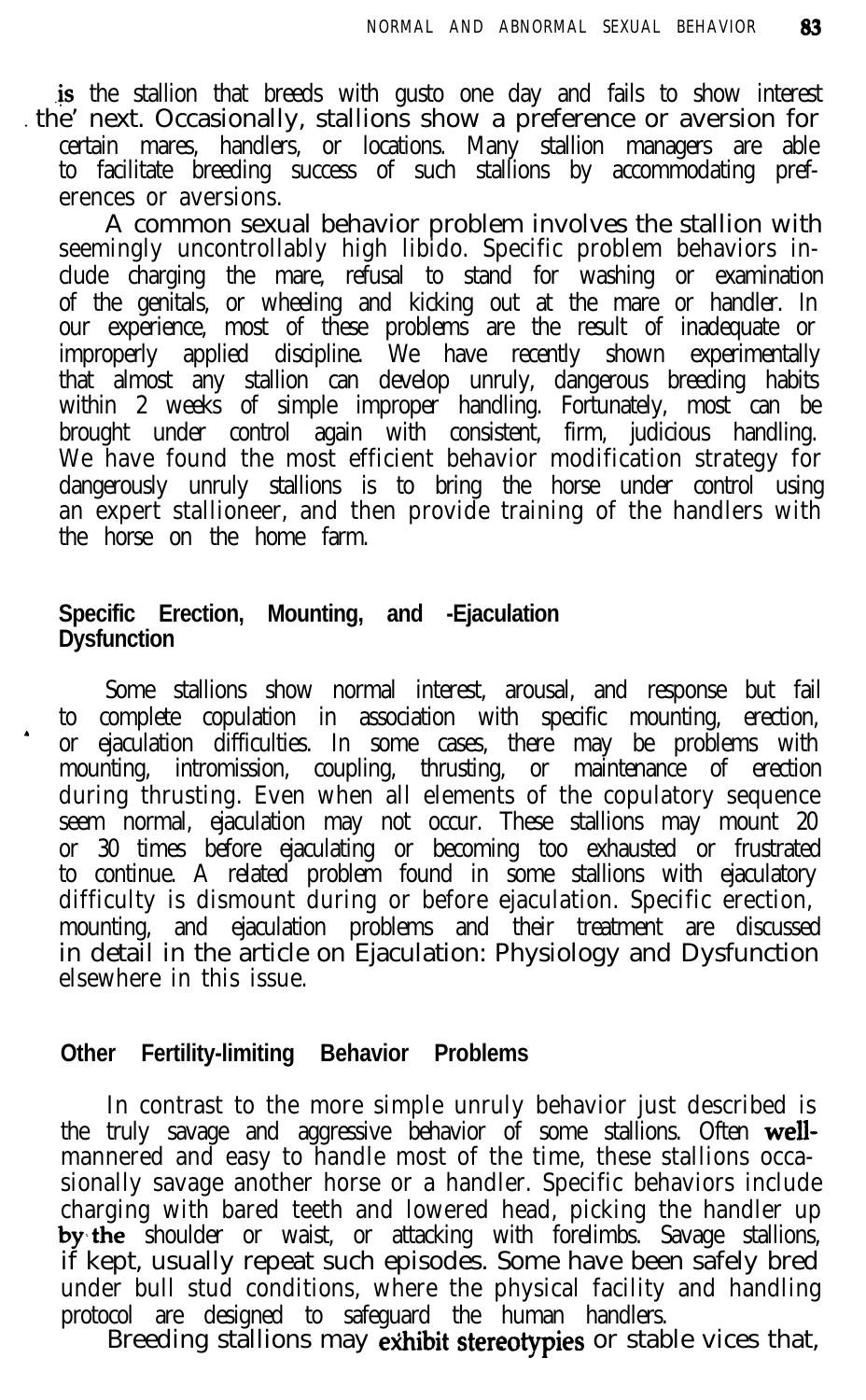although not unique to stallions, appear to be more common in stallions than in geldings or mares. Common problem activities include wallkicking, wall-climbing, stomping, door-kicking, and self-mutilation. The nature of these activities may range from what seems to be playful or attention-getting hyperactivity to frank, goal-directed destructiveness. Such vices may occur alone but more frequently occur in combination. A number of activities may be performed in a ritualistic sequence. Many stallion vices involve rhythmic noise. The animal may scream or **roar** in association with the activity. As with stable vices in general, stallion vices seem to be associated with confinement and inactivity. The problems sometimes worsen as exercise decreases and may diminish if toys or stall companions, such as goats or rabbits, are provided.

Self-mutilation syndrome is an extreme, often life-threatening or fertility-limiting stereotypy seen in horses. The animal may compulsively nip, bite, or tear at his flank, stifle, or chest with resulting skin irritation, excoriations, and tissue avulsion. Repeated wall-kicking or floor-stomping may result in injury to hocks or feet. Some animals lunge into the wall, bruising the shoulder. Some of the notorious selfmutilating stallions have been closely related, suggesting an inherited tendency to develop such behavior. In some stallions, self-mutilation seems seasonal, either worsening or improving during the breeding season. In others, no seasonal variation is observed. Self-mutilation is not limited to confined animals. In most cases, emergence of selfmutilation is post-pubertal, and it may subside with castration. Techniques employed with varying success include paddock toys, companion goats or rabbits, physical restraint (including head cradles and side poles), turn-out housing arrangements, and exercise regimens. In many cases, physical restraint fails because the animal compulsively struggles to perform the activity or initiates an alternate technique of selfdestruction.

# **Evaluation and Therapy**

Over the years, there has been considerable concern about whether there might be a genetic component to sexual behavior or dysfunction. It is tempting to imagine a "psychosexual" constitution that may, like general temperament, be inherited. Sexual behavior does vary with breed, especially from light to heavy breeds and from small pony to horse. But there is little valid evidence to either support or refute the hypothesis that certain individuals carry a genetic predisposition to sexual behavior dysfunction. On the other hand, experience no doubt plays a role in stallion behavior dysfunction, either as the primary cause or secondary factor. Frequently, an owner relates the stallion's problem to a particular experience, such as a kick from the mare, a beating by the handler, or an accident in the breeding shed. Clinicians who work with stallion behavior dysfunction typically suspect that the majority of sexual behavior dysfunction in stallions involves handling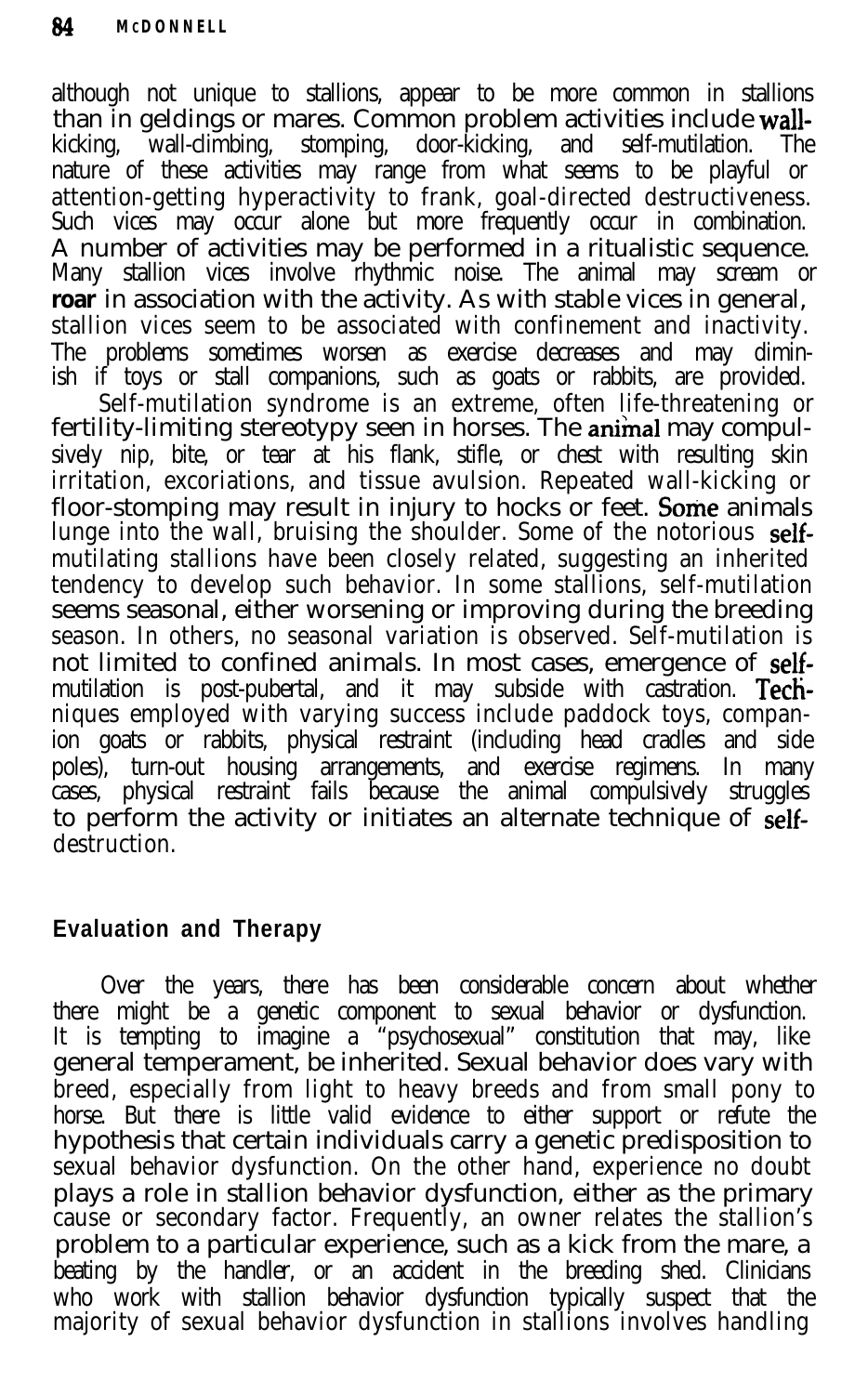or management factors. It has been our practice to discuss these two

issues with clients before initiating therapy.<br>In evaluating sexual behavior dysfunction in stallions, it is useful to (1) define the specific problem and its history, identifying any missing elements, anomalous responses, or temporal peculiarities, (2) evaluate endocrine status by examining the stallion for normal secondary sexual characteristics of stallion conformation, postures, and attitude and the presence of testes of normal size and consistency, and by measuring circulating androgens, (3) identify any limb, back, or genital injury or lingering pain (including the presence of a stallion ring) that might account for problem behavior, and (4) determine whether the problem is specific to a certain handler, location, type of artificial vagina, or other aspect of the breeding situation.

Typically, the managers of the stallion have already tried a number of changes in the breeding regimen, and such information is of value in delineating the problem. It is sometimes useful to observe the stallion in the home breeding environment under the farm's standard handling procedures.

A checklist of responses based on Table 1 (section on normal response) is useful in identifying missing or unusual elements of precopulatory and copulatory behavior. For example, it is not usual behavior for a stallion to  $yawn$ , eat grass, or gaze off into the distance when presented to an estrous mare. Some stallions show each of the normal responses but seem to become **fixated** on a particular response. Head-shaking, pawing, kicking, and severe biting are presumed to be signs of frustration.

## *Behavior Modification*

z.

Some problems resolve with simple changes implemented during the evaluation. We find a large proportion of cases improve with simple, patient handling. However, many stallions require systematic<br>behavior modification or "retraining." The project of retraining a stallion modification or "retraining." The project of retraining a stallion is a special challenge requiring a well-coordinated team of patient, capable people. Greater success can be expected if this retraining is done during a time period set aside specifically for this work when distractions and time pressures are minimal. Although the specific procedures vary, there are some general principles to consider when retraining a stallion.

In general, the most natural breeding conditions possible yield the most efficient progress. Pasture breeding in a large open area is an excellent therapeutic approach for a slow novice stallion. Exposure to an older, solicitous mare facilitates improvements in some slow novice stallions. After only a few successful pasture breedings, even very shy novice breeding stallions will make the transition to in-hand breeding. If pasture breeding is not an option, exposure to an estrous mare in an adjacent stall may be helpful. Similarly, working in an outdoor breeding arena may be more likely to facilitate sexual behavior than working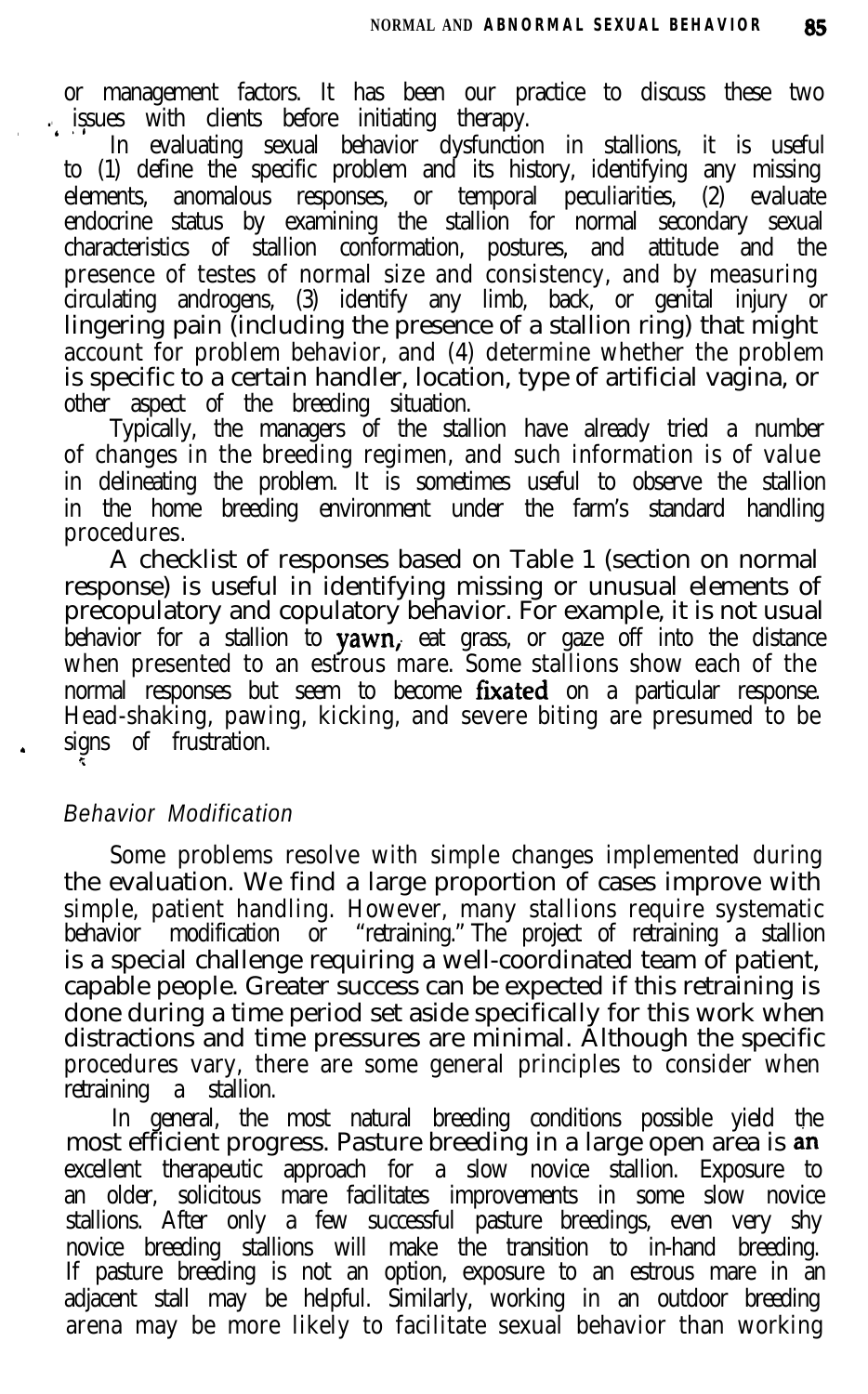indoors. Minimal breeding equipment and procedures may be better for some stallions at first.

Occasionally, simply preventing an unwanted or distracting response will solve the problem. A muzzle to prevent excessive licking or biting may be all that is necessary to facilitate breeding. A blindfold or blinders can, in some instances improve sexual behavior of a stallion; however, in some instances, a muzzle or blinders appear to suppress sexual response. Care should be taken to accustom the stallion to the blinders before trying them in the breeding situation.

One of the early goals of training, especially for stallions that have never achieved ejaculation, is to make as much day-by-day progress toward ejaculation as possible. Many of these stallions show marked improvement once they have achieved an ejaculation. Therefore, it may be worth going to great lengths to achieve this goal.

. A quiet mare showing strong natural estrus is probably the best choice of stimulus mare. If the stallion shows little interest in a particular mare, others should be presented. Some stallions show greater interest if allowed to "choose" a mare from a group if more than one stimulus mare is available in the breeding area. In some instances, a more feisty, active mare elicits a stronger stallion-like response than a docile mare. The mount mare should be of an appropriate size for the stallion. A breeding dummy mount may be useful for the stallion that seems afraid of mares. The footing should be solid and should preclude slipping: If indoors, the area should be large enough and the ceiling high enough so as not to inhibit the stallion. Some stallions seem to require more space than others. The tension and potential distractions in the breeding situation should be minimized. A confident, patient, and relaxed stallion handler is essential for training. Whenever possible, positive reinforcement should be used instead of punishment. Special care should be taken not to jerk a stallion on the lead shank unnecessarily or pull it down from mounting a mare. We view mounting without an erection as a normal behavior that should not be discouraged in a novice stallion. Once a stallion becomes confident, this behavior can be gradually eliminated. An ill-disciplined stallion can be worked on the ground outside the breeding area to establish basic handling rapport until the stallion will stand, move forward, and move backward with gentle voice commands or gestures.

# **Novelty** Effect

Changes in behavior, both positive and negative, may accompany a change in environment. For the stale horse or one that appears fearful of the breeding environment, a change in scenery occasionally leads to improvement in sexual attitude and response. Any break from routine, such as a new breeding area or stimulus mare, a different 'exercise routine or paddock, or a different breeding schedule, may be effective.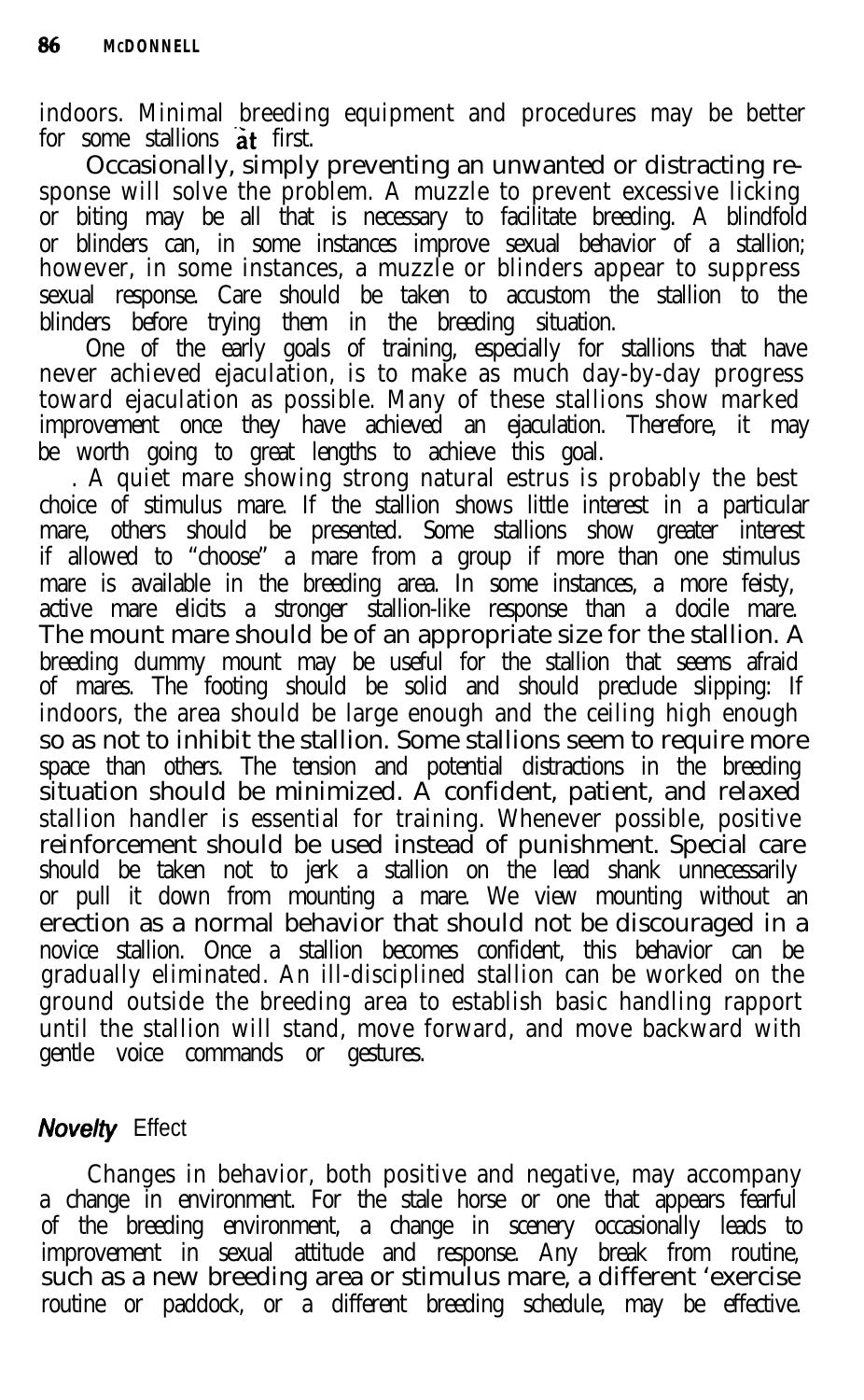#### "Voyeur" Effect

For reasons not well understood, some slow breeders show marked improvement when exposed to breeding activity of other horses. On some farms, this is accomplished quite efficiently by placing the stallion in a' stall within sight of the breeding area. Sight of another stallion may stimulate inter-male aggression, so care should be taken to avoid the possibility of fighting.

#### *Androgen Therapy*

The deleterious effects of exogenous androgens should be considered before recommending such treatment for improving libido in breeding stallions. Numerous studies have shown that androgens have adverse effects on **spermatogenesis<sup>3, 4, 34</mark> an**d exogenous androgen may</sup> increase aggression without improving sexual behavior (McDonnell SM, unpublished data). Presently, androgen therapy is recommended as a last resort only in stallions with low endogenous androgens whose libido is so low that ejaculation is unlikely without treatment. Before initiating androgen treatment, low endogenous levels should be confirmed in two or three samples taken over a 1- or 2-week period. Also, a gonadotropin stimulation test can be used to evaluate the integrity of the pituitary gonadal axis and the ability of the interstitial cells to respond. Circulating androgens typically double within 1 hour following challenge with  $GnRH$  (McDonnell SM, unpublished data, 1991).

#### *Gonadotropin-releasing Hormone*

Gonadotropin-releasing hormone has been shown to influence male sexual behavior via **endocrine** as well as direct central nervous system effects. Experimental evidence indicates that GnRH administered in a pulsatile fashion (25  $\mu$ g subcutaneously every 3 hours) enhances sexual behavior?  $2^{\circ}$  Clinically, we use a GnRH treatment regimen consisting of 50  $\mu$ g GnRH (Cystorelin, CEVA, Overland Park, KS) subcutaneously 2 hours and again 1 hour before breeding to enhance sexual arousal of stallions. This has been judged helpful in increasing sexual interest and arousal of slow starting novice stallions and mature breeding stallions that have "soured." We also find it useful as an aid in "super-arousing" stallions with specific erection or ejaculation difficulties.

#### *Anxiolytics*

Anxiolytic compounds have proved useful in stallions with experience-related suppressed sexual interest or arousal? <sup>26</sup> The most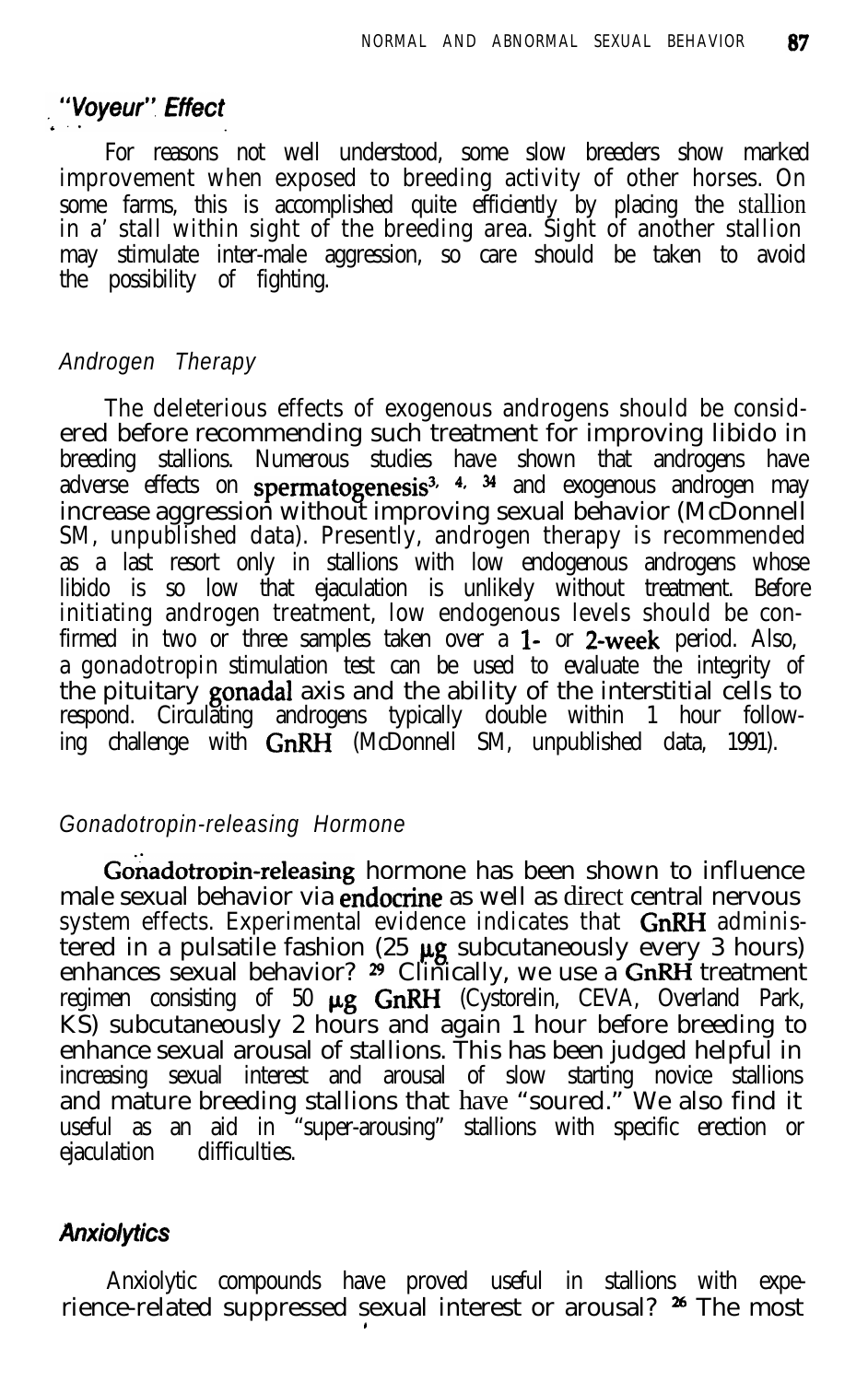**widely used has been diazepam. Slow novice breeding stallions, particularly those exhibiting signs of anxiety, often respond favorably with a** single treatment of diazepam (0.05 mg/kg up to 20 mg/animal, slow IV, **5-7 minutes before breeding). After one ejaculation, libido of the novice usually remains adequate, and further treatment is not required. Diazepam also has been useful for treating specific aversions, for example, to an artificial vagina, a specific handler, a breeding dummy mount, or a particular mare. Experimentally, we have found a transient adverse effect of novel environment on sexual arousal in stallions, which can be blocked by diazepam treatment.26**

## *Analgesics*

**Nonsteroidal anti-inflammatory agents such as phenylbutazone and flunixin meglumine have been used to improve sexual behavior of stallions whose problems appear to be secondary to pain. This approach has been particularly useful in stallions with spinal or hind limb injuries,** which are not uncommon among retired racing and performance **stallions. We typically use oral phenylbutazone (1 g b.i.d.) for a minimum of 10 days. Work in our laboratory indicates no adverse effect of this treatment on semen or general health.**

## **References**

- 1. Bannikov AG: The Asiatic wild ass. Animalia 13:580, 1971
- 2. Berger J: Wild Horses of the Great Basin. Chicago, The University of Chicago Press, 1986
- 3 . Bemdtson WE, Hoyer JH, Squires EL, et al: Influence of exogenous testosterone on sperm production, seminal quality and libido of stallions. J **Reprod Fertil Suppl 27:19,** 1979
- 4 . Blanchard TL: Some effects of anabolic steroids-especially on stallions. Compend Contin Ed Pract Vet 7:372, 1985
- 5 . Bristol F: Breeding behaviour of a stallion at pasture with 20 mares in synchronized oestrus. J Reprod Fertil Suppl 32:71, 1982
- <sup>6.</sup> Bristol F: Fertility of pasture bred mares in synchronized oestrus. J Reprod Fertil Suppl 35:39, 1987
- 7. Crowell-Davis S, Houpt KA: The ontogeny of flehmen in horses. Anim Behav 33:739, 1985
- 8. Feh C: Social behaviour and relationships of Przewalski horses in Dutch semi reserves. Appl Anim Behav Sci 21:71, 1988
- 9 . **Feist** JD: Behavior of feral horses in the Pryor Mountain Wild Horse Range [Master's Thesis]. Ann Arbor, MI, University of Michigan, 1971
- 10. Ginther OJ: Reproductive Biology of the Mare: Basic and Applied Aspects. Cross
- 11. Plains, WI, Equiservices, 1979<br>Henry **M,** McDonnell SM, Lodi LD, et al: Pasture mating behaviour of donkeys *(Equus minus)* at natural and induced oestrus. J **Reprod Fertil** Suppl, in press
- 12. Hugason K, **Arnason** T, Jonmundsson JV: A note on the **fertility** and some demographical parameters of Icelandic toelter horses. Livestock Production Science 12:161,<br>1985  $1985$
- 13. Irvine CHG, Alexander SL, Hughes JP: Sexual behavior and serum concentrations of reproductive hormones in normal stallions. Theriogenology 23607, 1985
- 14. Keiper RR: The Assateague Ponies. Centerville, MD, Tidewater Publishers, 1985